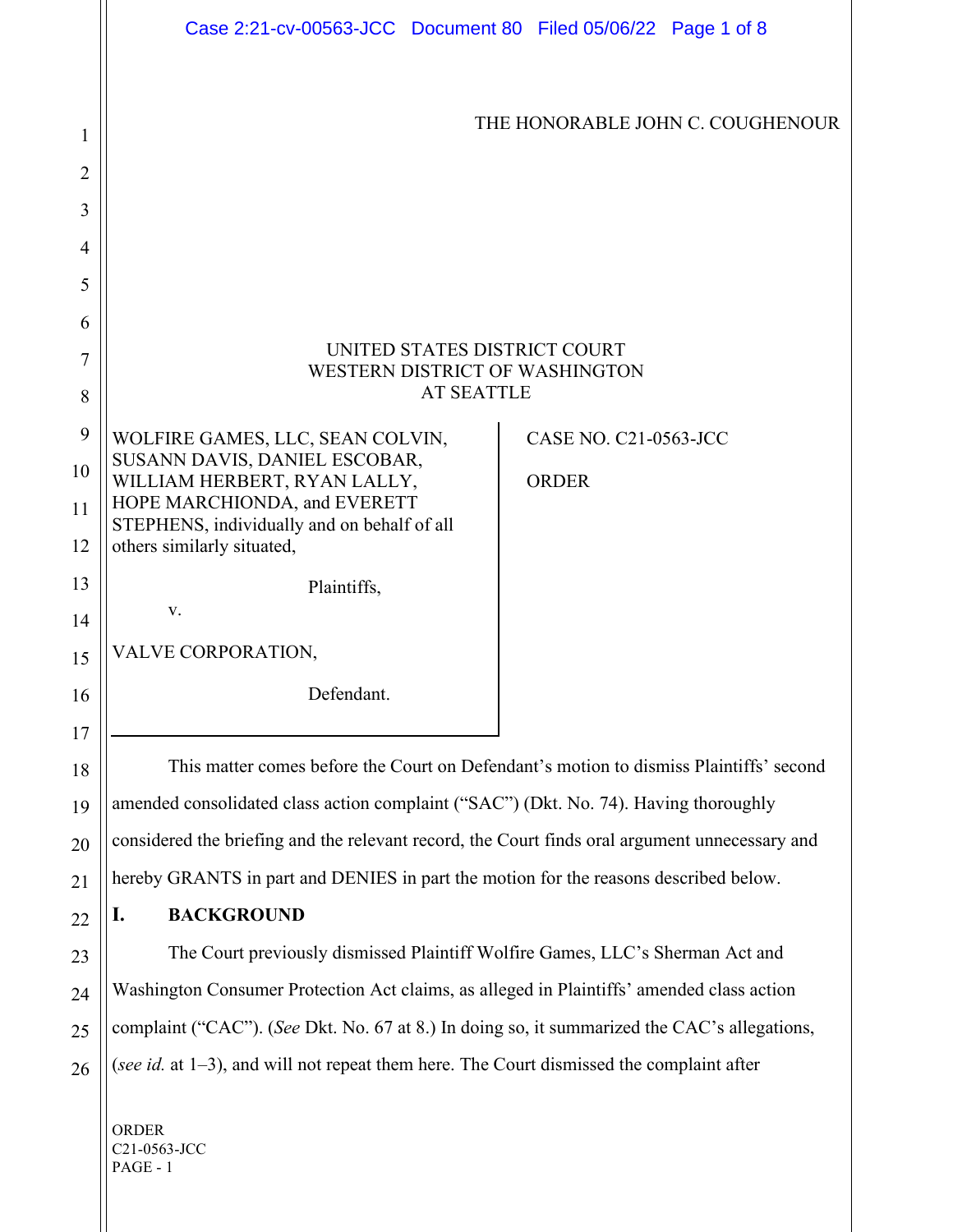concluding that the CAC failed to plausibly allege that game publishers suffer price and nonprice-based injury from Defendant's antitrust conduct. (*Id.* at 5–8.) The Court also found that the CAC did not support Wolfire's preferred market theory—that the Steam Store and Steam Platform are separate products offered in separate markets, which Defendant unlawfully ties. (*Id.* at 4–5.) However, the Court granted Plaintiffs leave to amend, (*id.* at 8), and they have done just that. (*See* Dkt. No. 68.) The SAC does not provide new causes of action or completely new factual allegations; rather, it provides additional context to the CAC's allegations. (*Compare*  Dkt. No. 34 at 12–88 (factual allegations contained in the CAC), *with* Dkt. No. 68 at 13–98 (factual allegations contained in the SAC).)

Wolfire contends that these additional facts bolster the following arguments: (a) the Steam Store and Steam Platform are distinct products which operate in distinct product markets (which Defendant unlawfully ties), (b) Defendant unlawfully imposes an anticompetitive platform most-favored-nations ("PMFN") requirement on game publishers, (c) Plaintiffs' resulting price-based injuries are distinguishable from those rejected by the Ninth Circuit in *Somers*, [1](#page-1-0) and (d) Plaintiffs plausibly allege non-price-based injuries in the form of reduced game output and quality. (*See* Dkt. No. 76 at 13–28.) Defendant again moves to dismiss, arguing that Plaintiffs' claims are no more plausible now than before. (*See generally* Dkt. No. 74).

**II. DISCUSSION**

### **A. Legal Standard**

To support an antitrust claim, a plaintiff must allege "(1) unlawful conduct, (2) causing an injury to the plaintiff, (3) that flows from that which makes the conduct unlawful, and (4) that is of the type the antitrust laws were intended to prevent." *Am. Ad Mgt., Inc. v. Gen. Tel. Co. of California*, 190 F.3d 1051, 1055 (9th Cir. 1999). A defendant may move for dismissal of an antitrust complaint, like any other, when a plaintiff "fails to state a claim upon which relief can be granted." Fed. R. Civ. P. 12(b)(6). To survive such a motion, the complaint must contain

<span id="page-1-0"></span>

<sup>1</sup> *Somers v. Apple*, 729 F.3d 953 (9th Cir. 2013).

ORDER C21-0563-JCC PAGE - 2

1

2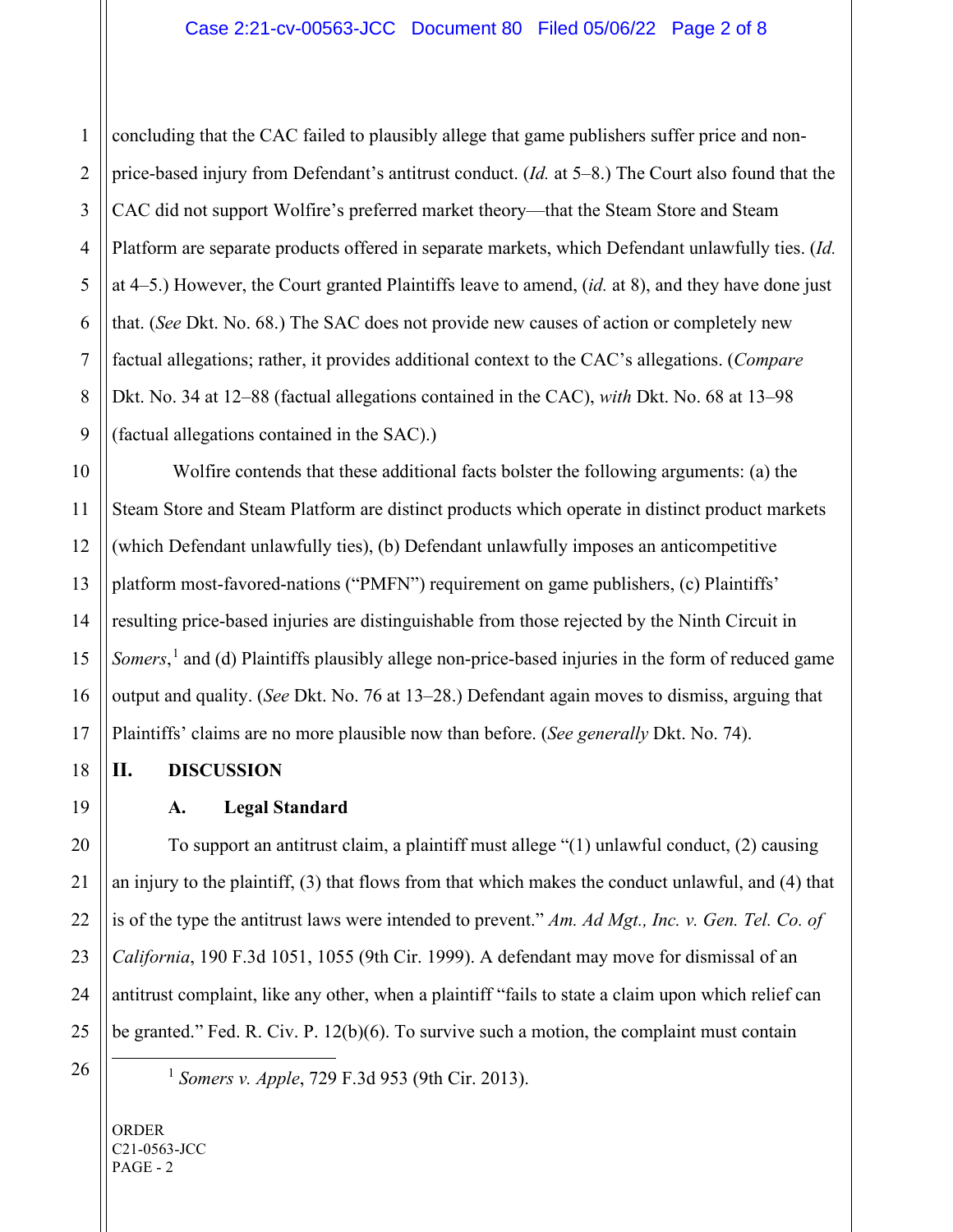1 2 sufficient factual matter, accepted as true, to state a claim for relief that is plausible on its face. *Ashcroft v. Iqbal*, 556 U.S. 662, 677–78 (2009).

A claim has facial plausibility when the plaintiff pleads factual content that allows the court to draw the reasonable inference that the defendant is liable for the misconduct alleged. *Id.*  at 678. To do so, a plaintiff must provide grounds for entitlement to relief that amount to more than labels and conclusions or a formulaic recitation of the elements of a cause of action. *Bell Atl. Corp. v. Twombly*, 550 U.S. 544, 545 (2007). Although the court must accept as true a complaint's well-pleaded facts, conclusory allegations of law and unwarranted inferences will not defeat an otherwise proper Rule 12(b)(6) motion. *Vasquez v. L.A. Cnty.*, 487 F.3d 1246, 1249 (9th Cir. 2007); *Sprewell v. Golden State Warriors,* 266 F.3d 979, 988 (9th Cir. 2001). "[T]he pleading standard Rule 8 announces does not require 'detailed factual allegations,' but it demands more than an unadorned, the-defendant-unlawfully-harmed-me accusation." *Iqbal*, 556 U.S. at 678. Finally, dismissal under Rule 12(b)(6) "can [also] be based on the lack of a cognizable legal theory." *Balistreri v. Pacifica Police Dep't*, 901 F.2d 696, 699 (9th Cir. 1988).

3

4

5

6

7

8

9

10

# **B. Relevant Market**

Plaintiffs' first through fourth causes of action rest on the theory that the Steam Platform and Steam Store operate in separate markets, while Plaintiffs' fifth through eighth causes of action rest on the theory that Defendant competes in a single, integrated game platform and transaction market.<sup>[2](#page-2-0)</sup> (Dkt. No. 68 at 99–106.) Defendant argues that Plaintiffs' separate market theory is facially unsustainable. (Dkt. No. 74 at 10–14.) For the reasons outlined below, the Court agrees.

"Plaintiffs must plead a relevant market to state an antitrust claim under the Sherman Act unless they assert a per se claim." *Hicks v. PGA Tour, Inc.*, 897 F.3d 1109, 1120–21 (9th Cir. 2018). A facially plausible product market is one that "encompass[es] the product at issue as well as all economic substitutes for the product." *Newcal Indus., Inc. v. Ikon Off. Sol*., 513 F.3d 1038,

<span id="page-2-0"></span>

 $2$  Plaintiffs' seventh cause of action incorporates both theories. (Dkt. No. 68 at 105.)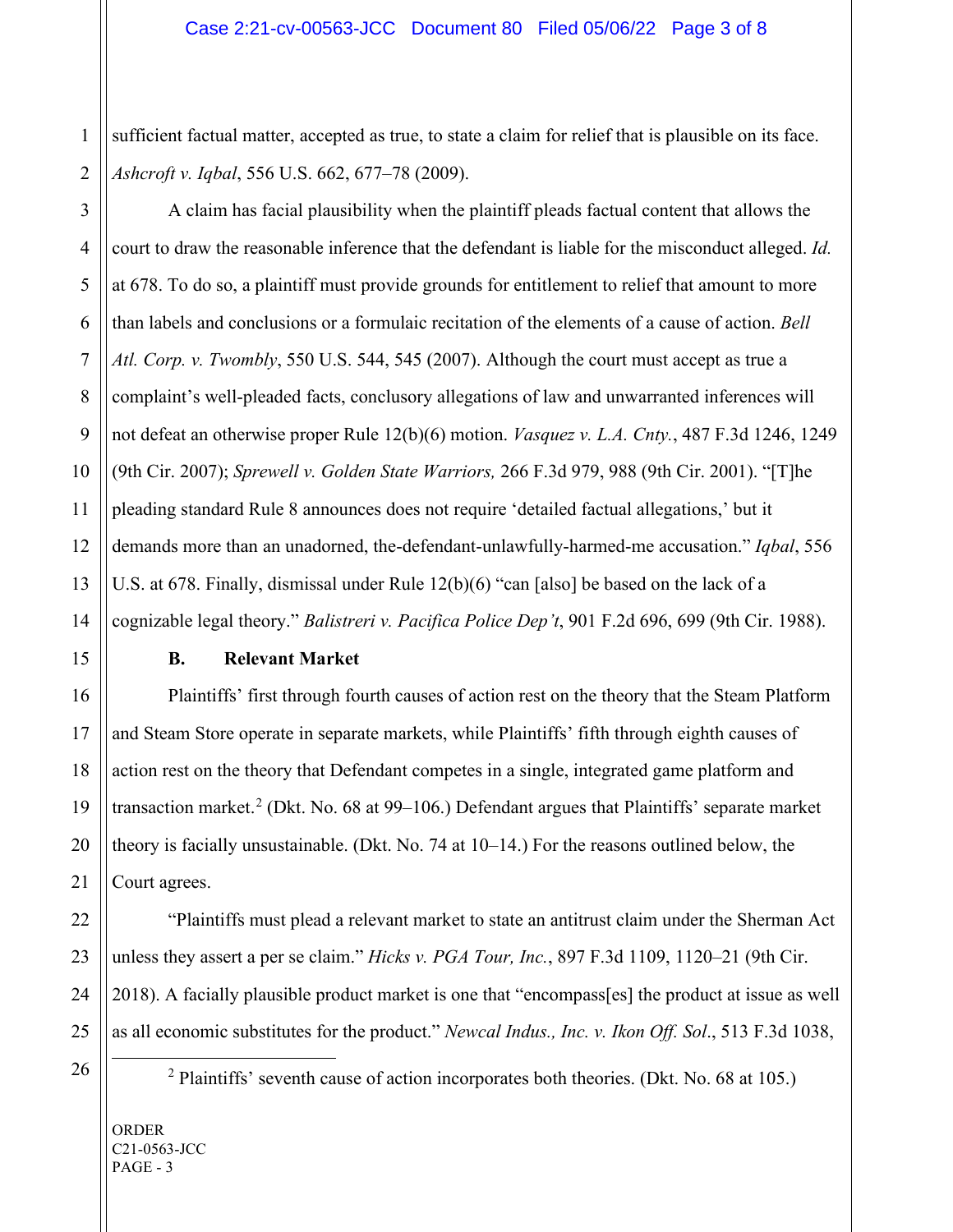1045 (9th Cir. 2008). The relevant market should be broad enough to "reflect[] commercial realities." *United States v. Grinnell Corp.*, 384 U.S. 563, 572 (1966). For instance, in *Grinnell*, the Supreme Court held that the defendant's "central station service business," a suite of security services including fire alarms, waterflow alarms, and burglar alarms, competed in a single relevant market. *Id.* at 571. The Court reasoned that the "cluster" of security services comprised a "single basic service" that competed against similarly clustered forms of property protection. *Id.* at 572–73. This was so even though customers could purchase the subsidiary services separately—it was enough that competitors "recognize[d] that to compete effectively, they must offer all or nearly all types of service." *Id.* at 572.

Here, the commercial realities alleged in the SAC undercut Plaintiffs' separate market theory. Plaintiffs allege, for example, that a "commercially viable competitor" in the platform market would "need to convince gamers and publishers to abandon all of [Steam's social networking, library management, achievement tracking, and other] features." (Dkt. No. 68 at 72.) But Plaintiffs' facts go on to show that commercial viability for a platform is possible only when it generates revenue from a linked game store. (*See, e.g.*, *id.* at 73–81 (describing how EA, Discord, Microsoft, and Epic all linked platforms to stores through vertical integration and/or game store "exclusives").) Plaintiffs do not allege that any game platform charges a direct fee for its use. (*See generally id*.) Put another way, Plaintiffs allege no "economic substitute[]" for Steam that does not finance its platform through game store purchases. *Newcal*, 513 F.3d at 1045. Therefore, Plaintiffs' separate market theory is facially implausible.

Because the first through fourth causes of action in the SAC rest on this facially implausible market theory, they are DISMISSED. Plaintiff's seventh cause of action is also DISMISSED to the extent it relies on separate product markets.

## **C. Tying**

Plaintiffs' seventh cause of action also rests, in part, on an allegation that Defendant illegally ties the Steam Platform to the Steam Store. (Dkt. No. 68 at 105.) In addition to pleading

ORDER C21-0563-JCC  $PAGE - 4$ 

1

2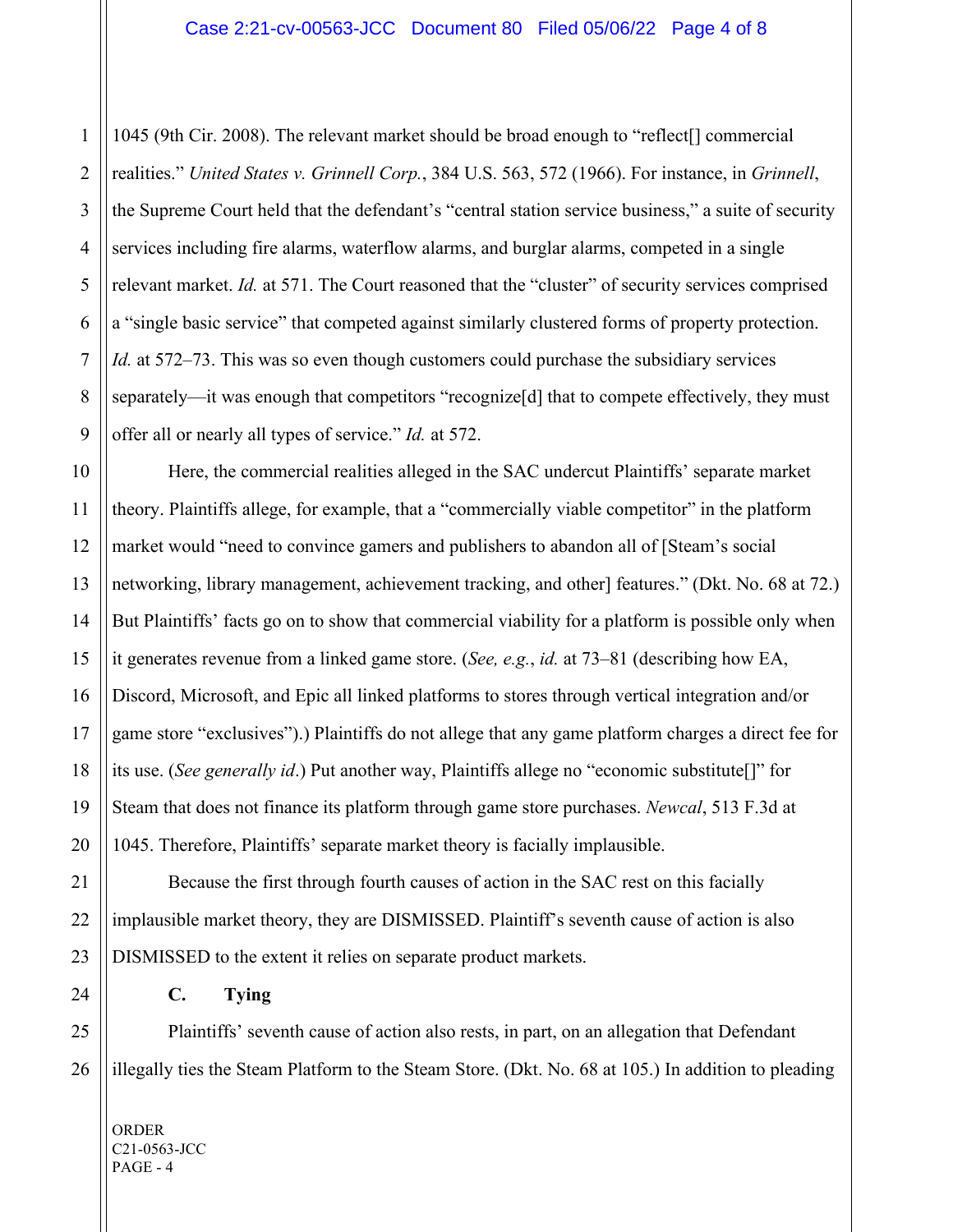the existence of separate markets, plaintiffs bringing tying claims must also plausibly allege that the defendant "link[ed] [the] two distinct markets for products that were distinguishable in the eyes of buyers." *Jefferson Par. Hosp. Dist. No. 2 v. Hyde*, 466 U.S. 2, 19 (1984). Said another way, "[t]here must be 'a sufficient demand for the purchase of [the tied product] separate from [the tying product] to identify a distinct product market. . . .'" *Rick-Mik Enterprises, Inc. v. Equilon Enterprises LLC*, 532 F.3d 963, 975 (9th Cir. 2008) (quoting *Jefferson Par.*, 466 U.S. at 21) (alterations in original).

This Court previously dismissed Plaintiffs' tying claims because they failed to plausibly allege that the Steam Store and Steam Platform were separate in the eyes of the relevant consumer—game publishers. (Dkt. No. 67 at 5.) In the SAC, Plaintiffs add only that some endusers prefer to use other platforms for "some of the same services provided by platforms" like social networking and game updates. (Dkt. No. 68 at 47.) They make no allegation that publishers prefer (or would hypothetically prefer absent Defendant's conduct) a freestanding platform for "local and online space[s] where gamers can play, maintain, communicate with other gamers, and track progress and achievements." (*Id.* at 22 (defining its proposed platformonly market); *see also id.* at 29 (defining "game platform" as "a type of technology platform that *performs several functions* while connecting [gamers to publishers].") (emphasis added).) The SAC defines platforms as multi-functional products, but newly alleges only that certain functions garner independent demand. These facts add nothing to the analysis.

Given the lack of allegations supporting a demand for fully functional gaming platforms *distinct* from game stores, the SAC, like the CAC, fails to plausibly allege that the Steam Store and Steam Platform are two separate products.<sup>[3](#page-4-0)</sup> And on this basis, the SAC fails to state an antitrust violation based on tying.

<span id="page-4-0"></span>

<sup>3</sup> The Court again declines to weigh in on the relative import of *Rick-Mik*, 532 F.3d 975, and *Jefferson Parish*, 466 U.S. 2. (*See* Dkt. No. 67 at 5.)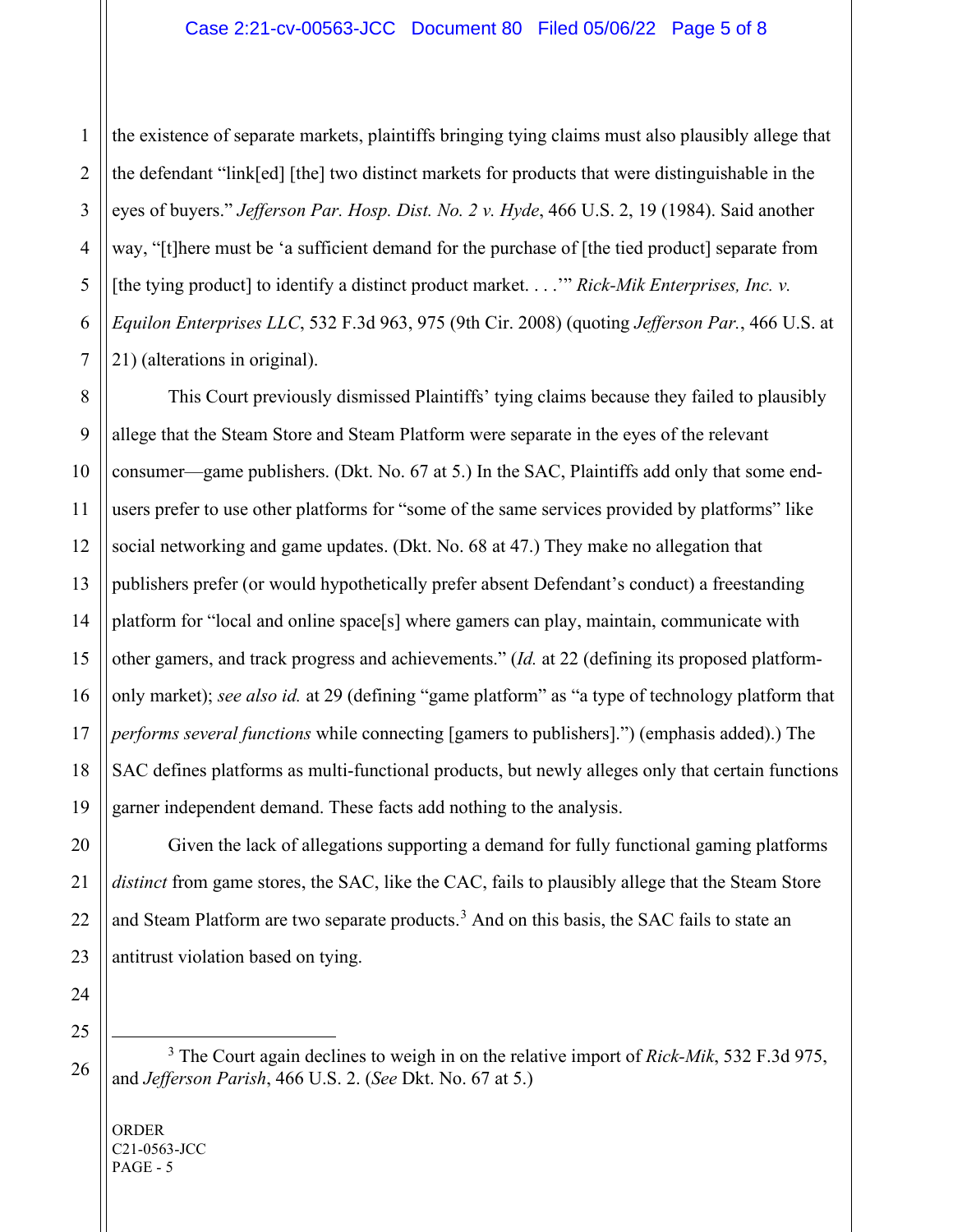#### **D. Antitrust Conduct**

Putting aside the trying allegations, the CAC also alleged that Defendant utilizes a PMFN regime to support its anticompetitive objectives. (*See* Dkt. No. 34 at 51.) Defendant previously argued that this regime, as applied to non-Steam-enabled games, does not amount to *plausible* antitrust conduct, though, because the CAC's supporting allegations were anecdotal and threadbare. (*See* Dkt. No. 37 at 15–18.) The Court did not address the argument<sup>[4](#page-5-0)</sup> because it concluded that the CAC's failure to allege antitrust injury was dispositive. (*See* Dkt. No. 67 at 5– 8.) But, as described below, *see infra* Part II.E., the SAC plausibly alleges injury. Therefore, the Court must consider the adequacy of the SAC's PMFN allegations.

Most-favored-nations restraints, such as those allegedly utilized by Defendant, are unlawful if used to further anticompetitive goals. *See, e.g.*, *U.S. v. Apple, Inc.*, 791 F.3d 290, 305 (2d. Cir. 2015); *Staley v. Gilead Scis., Inc.*, 446 F. Supp. 3d 578, 609–12 (N.D. Cal. 2020); *Blue Cross & Blue Shield of Ohio v. Bingaman*, 1996 WL 677094, slip op. at 4 (N.D. Ohio 1996). And, according to the SAC, Defendant imposes a PMFN regime to non-Steam-enabled games to "prevent price competition from rival storefronts," resulting in higher prices for those games and less competition in the broader PC game distribution market. (Dkt. No. 68 at 68; *see id.* at 69– 94.)

Defendant allegedly enforces this regime through a combination of written and unwritten rules. (*Id.* at 58–64.) According to the SAC, Defendant relies on provisions within Steamworks Documentation to impose conditions on how non-Steam-enabled games are sold and priced. (*Id.* at 8, 58–61.) Defendant also threatens game publishers with punitive action, including removal of their Steam-enabled games, if they sell non-Steam-enabled versions of those games at lower prices. For example, a Steam account manager informed Plaintiff Wolfire that "it would delist any games available for sale at a lower price elsewhere, *whether or not using Steam keys*." (*Id.* at

<span id="page-5-0"></span><sup>4</sup> Although the Court did acknowledge the existence of the PMFN allegations. (*See* Dkt. No. 67 at 6 n.3.)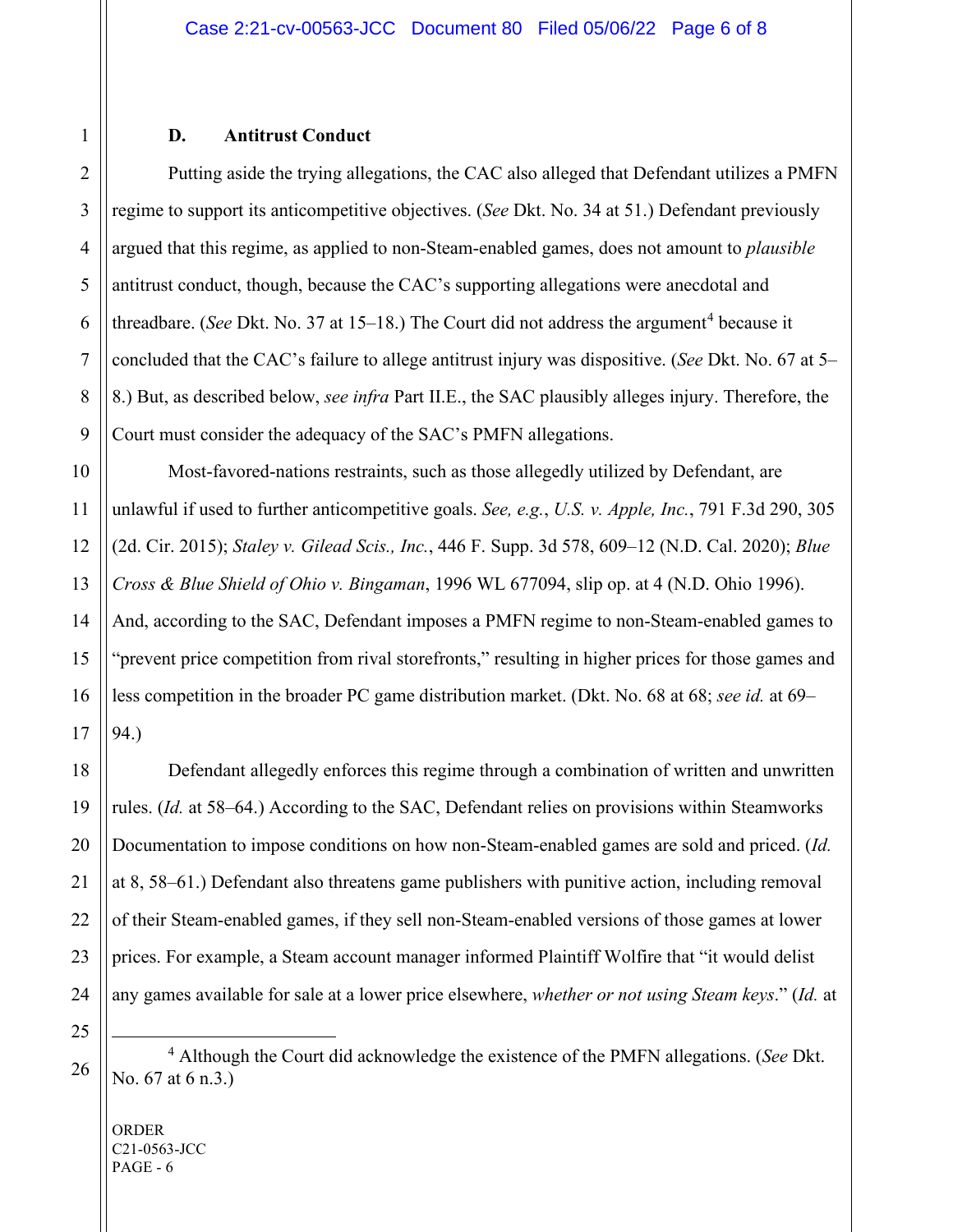1 2 64 (emphasis added).) And if the SAC is to be believed, this experience is not unique to Wolfire. (*See id.* at 63.)

These allegations are sufficient to plausibly allege unlawful conduct. No more is required to survive Defendant's Rule 12(b)(6) motion. *See Iqbal*, 556 U.S. at 678; *see Soo Park v. Thompson*, 851 F.3d 910, 928 (9th Cir. 2017) (court must consider the "entire factual context" when considering a Rule 12(b)(6) motion).

3

#### **E. Injury**

The Court previously indicated that, based on its interpretation of the holding in *Somers*, 729 F.3d at 964–65, an unlawful antitrust injury predicated on the payment of a supracompetitive fee cannot be plausibly alleged if that fee remains the same when a defendant did and did not have market power. (Dkt. No. 67 at 6.) And according to the CAC, with the exception of certain recent volume discounts, Defendant always charged the same fee to game publishers, including when the PC desktop game "digital distribution" market was in a "fledgling stage," even though Defendant did not become "dominant" in the market until 2013. (Dkt. No. 34 at 14, 28.) On this basis, the Court found that Defendant's allegedly supracompetitive fees could not result in pricebased antitrust injury. (*See* Dkt. No. 67 at 6–7.)

But the SAC provides needed context. According to the SAC, Defendant acquired the World Opponent Network gaming platform in 2001 and shut it down a few years later, forcing gamers onto the Steam Platform, making Steam "instantly . . . a must-have platform." (Dkt. No. 68 at 16–17.) This denotes market power earlier on than described in the CAC. And while both complaints indicate that, in those early days, Defendant was competing against brick-and-mortar game distributors, the SAC makes it clear that Defendant did not need market power to charge a fee well above its cost structure because those brick-and-mortar competitors had a far higher cost structure. (*Compare* Dkt. No. 34 at 13, 28, *with* Dkt. No. 68 at 5, 14, 19, 88.)

26 Therefore, based on the allegations contained in the SAC, the Court now concludes that *Somers* is not controlling. Absent that limitation, Plaintiffs plausibly allege price-based injury.

<sup>4</sup> 5 6 7 8 9 10 11 12 13 14 15 16 17 18 19 20 21 22 23 24 25